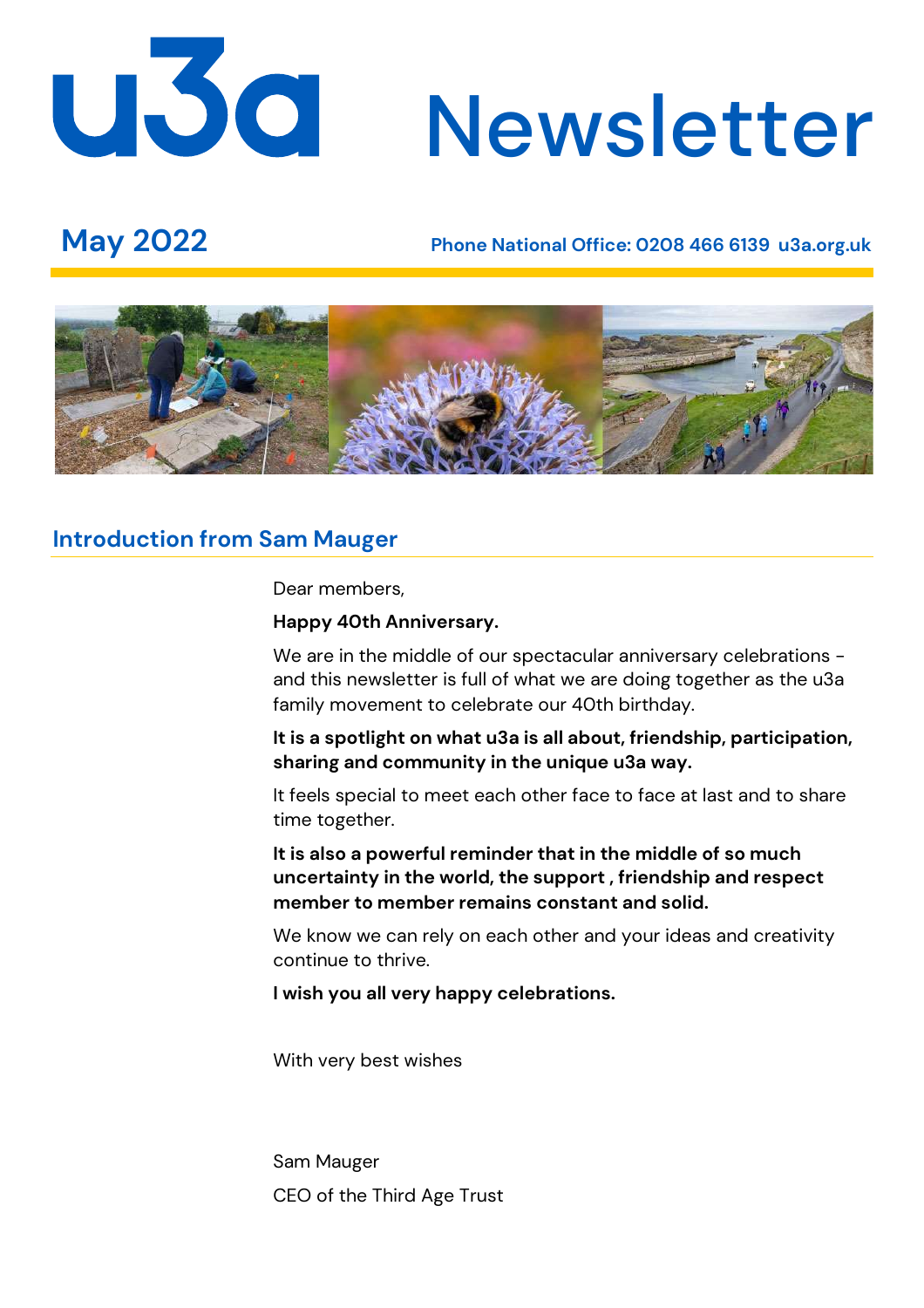# **News from the Trust**

#### **What's Been Your Crowning Moment**

As we mark Queen Elizabeth's Platinum Jubilee year, we would love to find out what you consider to be your crowning moments since retiring from full-time work.

Have you done something that you're really proud of, something you would never have imagined yourself doing before joining u3a?



Share your stories with us – call the u3a office (number at the end of this newsletter) and ask to speak to Harriet or Elise.

# **Social Media News**



#### **Happy Anniversary from Roger Black**

Roger Black is the latest celebrity to wish u3a a happy 40th anniversary.

Roger Black is known for winning silver medals in the 400m sprint at the Olympic Games in 1992 and 1996 and winning gold medals at the European and World Championships.

In the video, shared on u3a's social media platforms, Roger says, "Hello it's Roger Black here, wishing everyone involved with the u3a a very very happy anniversary.

I so enjoyed spending time online the other day with some of the members. You're a fantastic organisation. Happy anniversary."

# **Your 40th Anniversary Stories**

*It's less than two weeks until Picnic In The Park on 1 June, when u3a members across the movement will be going to their local park, beach or farm and picnicking to celebrate the Queen's Jubilee and the u3a 40th anniversary. Thank you to everyone sharing their Picnic in the Park plans and the other ways they're celebrating our anniversary.*

Newcastle Emlyn u3a are having a picnic in the Rugby Club! The plan is to have games and activities available for people to take part in and then share our picnics together. There is a gravelled area for Petanque, grass for croquet and badminton and outdoor seating.

We are also planning a celebratory lunch the following week to celebrate our own 25th anniversary, the u3a 40th anniversary and the Queens Platinum Jubilee.

#### *Hazel, Newcastle Emlyn u3a*

We will be celebrating the Queen's Jubilee and the 40th Birthday. So far, 84 of us will be there and our local Mayor is joining us for tea and to cut our cake. We will be having a Jubilee Quiz during the lunch, a Nature Trail, and we will be doing community singing too.

*Stephanie, Thatcham u3a*

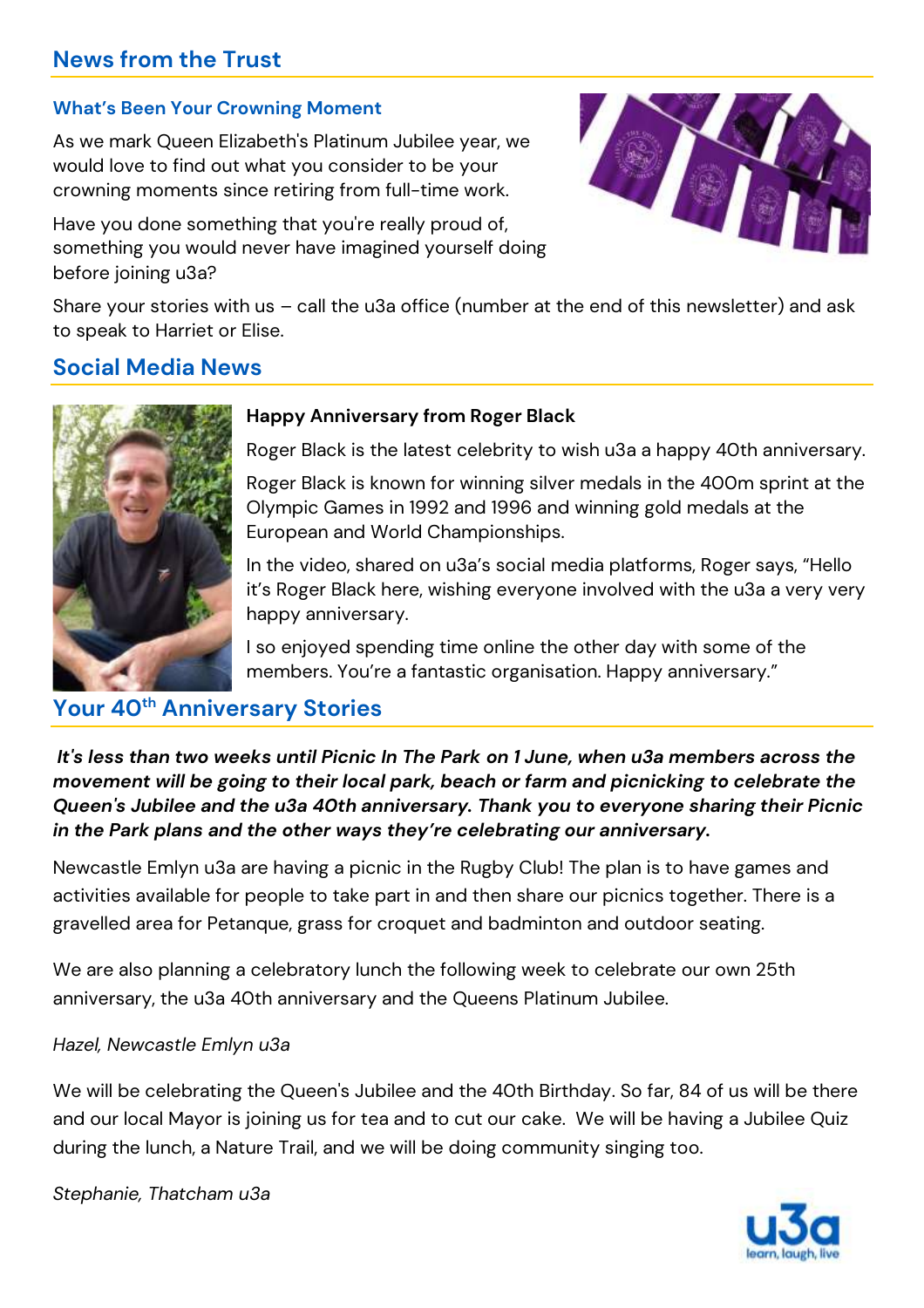# **News from the Board**

### **Chair of the Third Age Trust, Liz Thackray**

Wow! How time flies. We are already a third of the way through 2022. **Over the next few weeks, I will be attending a number of meetings, but as importantly spending time with u3a members – something I am really looking forward to.**

Although I cannot accept every invitation, together with regional and national trustees, I am planning 2/3 day visits to a number of different localities**. I do hope everybody's plans are well in hand for all the different celebrations and activities this Summer.**

It is good to be able to meet together face to face rather than only on a screen. Looking forward to seeing the photos and hearing your stories of our anniversary summer!

# **Media News**

#### **A New Start After 60**

Thank you to Marian, who you may recognise as the Spotlight On from our March newsletter, who talked about how u3a enabled her to find friendship and independence in later life in The Guardian this week. The article, 'A new start after 60: 'Alone for the first time in my life, I learned how to be happy' was published in the newspaper on Monday 16 May as well as online.

# **Subject Advice News**

#### **Learning More About: Local History with New Subject Adviser, Sandra**

#### **What got you started in local history?**

It came out of an interest in my own family history and developed when we moved to the Scottish Borders and joined u3a. The local history group helped me to get under the skin of our new town. Local history groups are in a great position to contribute and understand local heritage.

#### **What is your favourite local history group activity?**



It's the variety that I enjoy. We've visited archives, organised training sessions, shared learning events with groups including the local Civic Society and recorded oral history for the national archives. There are too many 'favourites' to mention them all here!

#### **What kind of subject advisor will you be?**

Supportive: I'm keen to encourage groups to and to try out different activities. Facilitative: I'll find ways to put people in touch so that they can support one another and share experience. Listening: I'm looking forward to hearing from groups (or people wanting to set up a group) about what they do, what they can offer, and how I can help.

*Photo: members of Sandra's Tweedale u3a Local History group.*